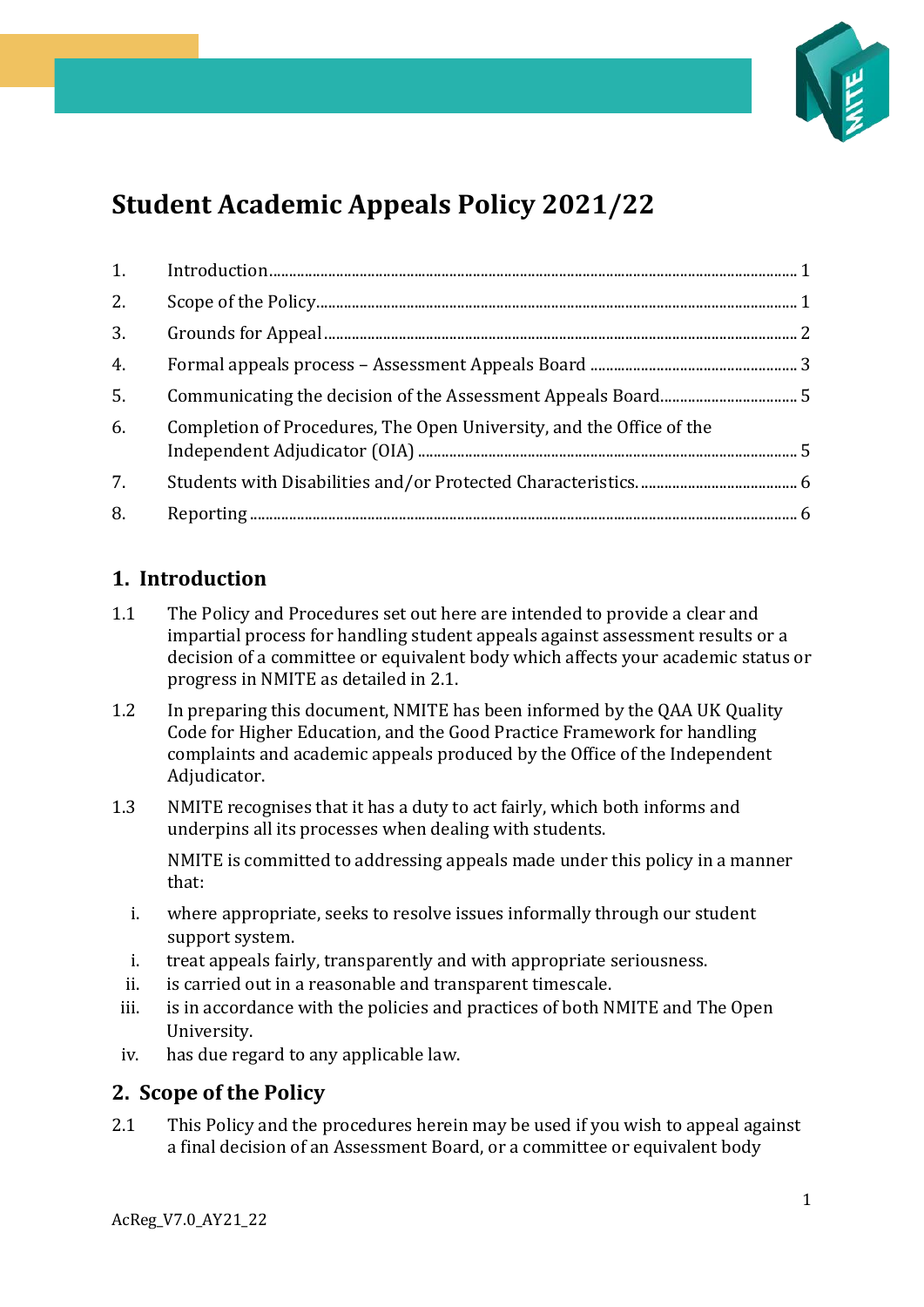

which affects your academic status or progress in NMITE, including (but not limited to) the following:

- i. the result of a formal assessment or the award of a particular degree classification.
- ii. a requirement that you interrupt your studies on grounds of unsatisfactory progress or failure to meet academic or professional requirements.
- iii. a decision that you be expelled from NMITE or be excluded from your programme, element of programme, or study, on grounds of unsatisfactory progress or failure to meet academic or professional requirements or arising from unsatisfactory work and attendance.

For further information about appealing against a decision as described in 2.1 (ii) and 2.1 (iii); please contact the Academic Registrar – [registrar@nmite.ac.uk](mailto:registrar@nmite.ac.uk)

- 2.2 This Policy does not apply to appeals relating to any of the following:
	- i. Admissions please refer to NMITE's Admissions Policy;
- ii. Academic Misconduct please refer to NMITE's Academic Misconduct Policy
- iii. Student Disciplinary please refer to NMITE's Student Disciplinary Policy
- iv. Complaints which relate to concerns about the provision of a service or facility please refer to NMITE's Student Complaints Resolution Procedure No student appealing under this Policy, whether successfully or otherwise, shall be treated less favourably than would have been the case had an appeal not been made.

## <span id="page-1-0"></span>**3. Grounds for Appeal**

- 3.1 If you wish to appeal, you must do so on your own behalf and no later than 20 working days after the publication of your assessment result (except where there are evidenced extenuating circumstances which prevent you from doing so). An appeal submitted by a representative will not be accepted unless accompanied by written authorisation from you (the student).
- 3.2 You may appeal against a decision of an Assessment Board only on one or more of the following grounds:
	- i. Where you provide written evidence in support of a claim that performance in the assessment was adversely affected by extenuating circumstances, which you were unable or, for valid reasons, unwilling to divulge before the Assessment Board reached its decision,

or,

- ii. Where there is clear evidence, whether provided by you or otherwise, that:
	- there has been a material administrative error,

and/or

- the assessments were not conducted in accordance with the regulations for the programme and/or special arrangements formally agreed,

or,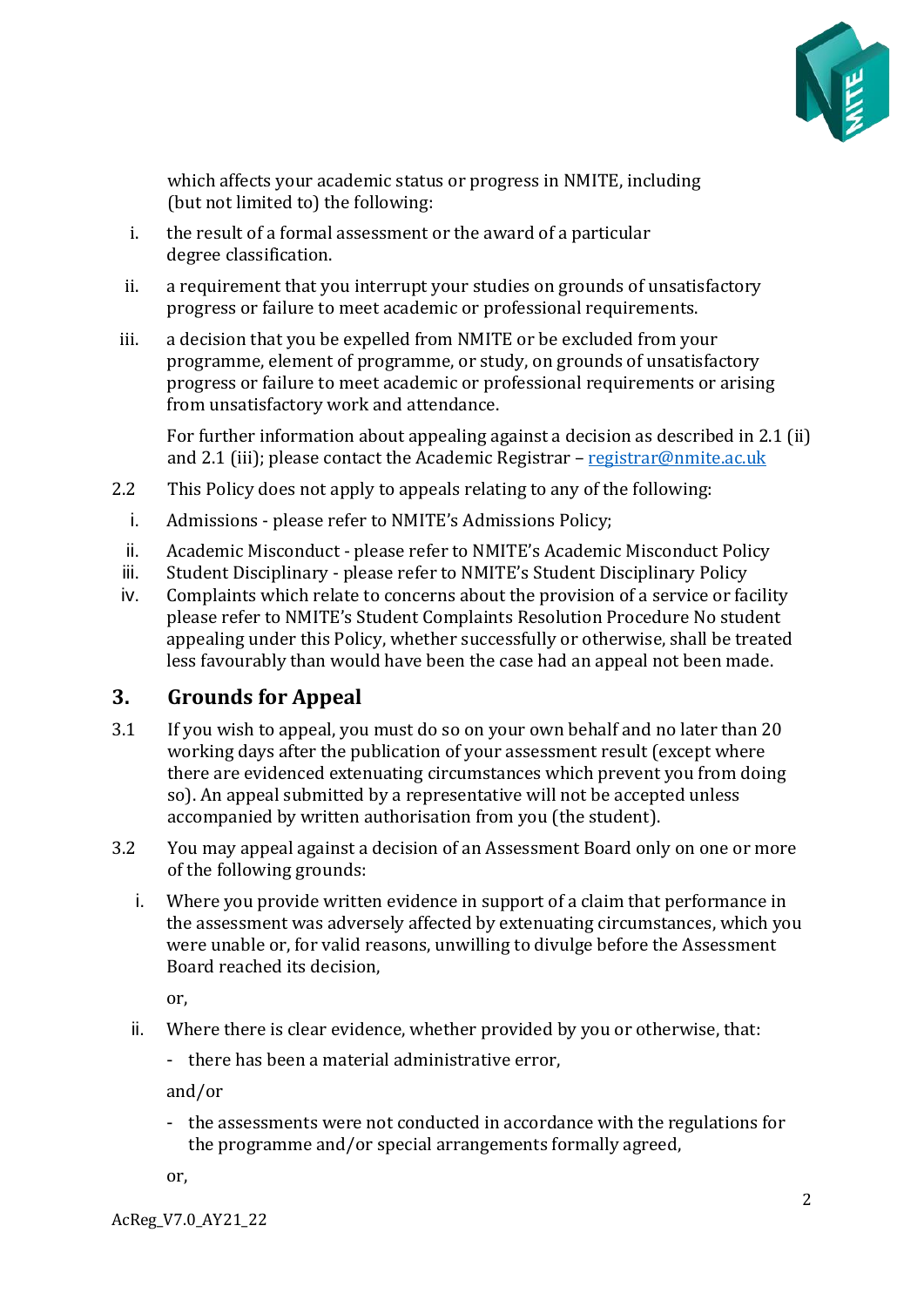

- iii. Some other material irregularity relevant to the Assessment Board's decision has occurred.
- 3.3 You cannot appeal on any ground which:
	- i. disputes an academic judgement which was arrived at following due process (and it should therefore be noted that there is no provision for appeal against the academic judgement of the Examiners),

or,

- ii. has already been considered and rejected by the Extenuating Circumstances Committee, unless additional evidence in support of the original claim is provided for the purpose of the appeal, and there is a valid reason why the additional evidence was not submitted with the original claim for extenuating circumstances.
- 3.4 Please note: prior to taking a final decision as to whether to request a review or not, you are encouraged to contact your Personal Tutor to attempt to resolve the issue(s) informally.

### <span id="page-2-0"></span>**4. Formal appeals process – Assessment Appeals Board**

- 4.1 If you decide to make a formal request for a review, you must submit an application for review in writing with supporting evidence to the Academic Registrar as soon as possible and not later than 20 working days after the publication of the assessment result(s) your appeal relates to.
- 4.2 For an appeal to be valid it must meet all the following criteria:
	- i. be made in writing on a Student Academic Appeals Form*).*
	- ii. specify the ground(s) for the appeal among those set down in 3.0 above.
	- iii. state the title and code of the module affected and the assessment period/year in respect of which the appeal is being made.
	- iv. include all appropriate supporting evidence. Appeals without any independent supporting evidence shall not be considered.
	- v. be dated and include your full name, student number, preferred method of contact and signature.
	- vi. be submitted to the Academic Registrar either by email (for which you will receive confirmation of receipt) or secure postal delivery. NMITE cannot accept any responsibility for the late receipt of any such appeals submitted by post.
	- vii. be received within 20 working days of the date of publication of the result(s) of the assessment(s) concerned.
- 4.3 Upon receipt, each Academic Appeal submission will be checked by the Academic Registrar (or nominee) to ensure the criteria have been met by the student. If the submission meets the criteria, the Assessment Appeals Board will be convened; if the submission fails the validity checks, the student will be contacted in writing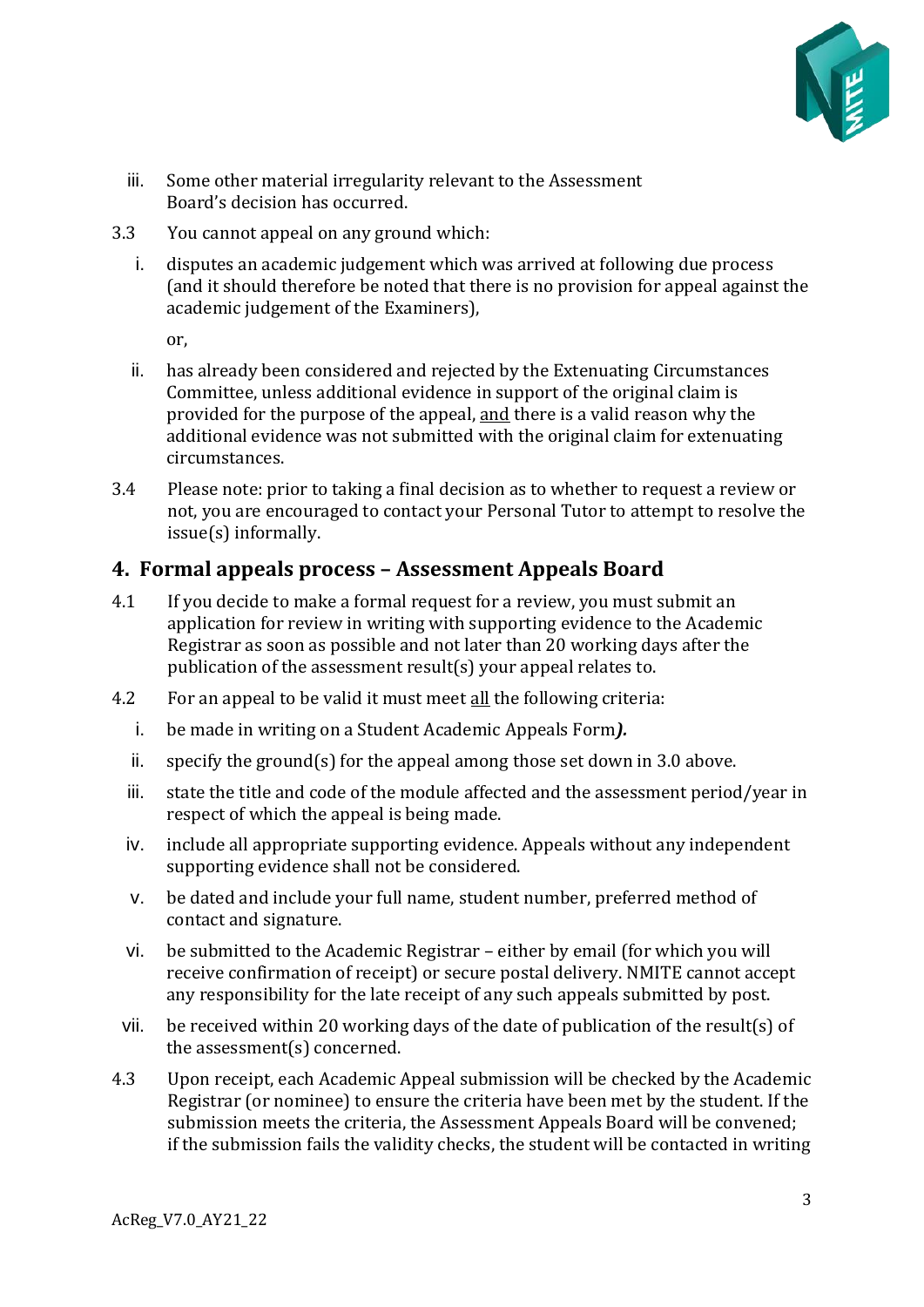

to explain the reasons why the Academic Appeal they have submitted is ineligible.

- 4.4 Once your appeal has been submitted to the Academic Registrar, you may continue with your studies, undertaking placements and/or assessments without prejudice to the outcome of the appeal, pending the conclusion of the process.
- 4.5 Any credit you attain by engaging with your studies whilst the appeal is being progressed will be declared null and void if the appeal is (a) dismissed, and (b) where the original decision of the Assessment Board was to discontinue/terminate your studies. Therefore, any such credit attained cannot contribute to the conferment of an intended or intermediate award.
- 4.6 Your appeal will be considered by the Assessment Appeals Board, a formal Committee of NMITE, consisting of the following:
	- The Chief Academic Officer (or appropriate nominee)
	- The Academic Registrar (or appropriate nominee)
	- An academic not currently associated with the appellant and/or with the issue(s) under review
	- A member of NMITE not associated with the delivery of the programme and its assessments.
- 4.7 The Assessment Appeals Board will only consider the appeal based upon the grounds indicated above, in paragraph 3.
- 4.8 The Assessment Appeals Board will meet within 20 working days of receipt of the appeal.
- 4.9 Having considered the evidence, the Assessment Appeals Board may take one of the following actions.
	- i. uphold the appeal and substitute an alternative result.

or,

ii. reject the appeal, in which case you will be given reasons for the decision. If the appeal is rejected, there is no further right of appeal within NMITE.

or,

iii. refer the matter back to the original Assessment Board for reconsideration taking into account the new information or any guidance from the Board. The reconvened Assessment Board will have the power to confirm or alter its original decision. Where the original decision is confirmed, you will be given reasons for that decision. There will be no opportunity within NMITE for you to appeal against the decision of the reconvened Assessment Board.

or,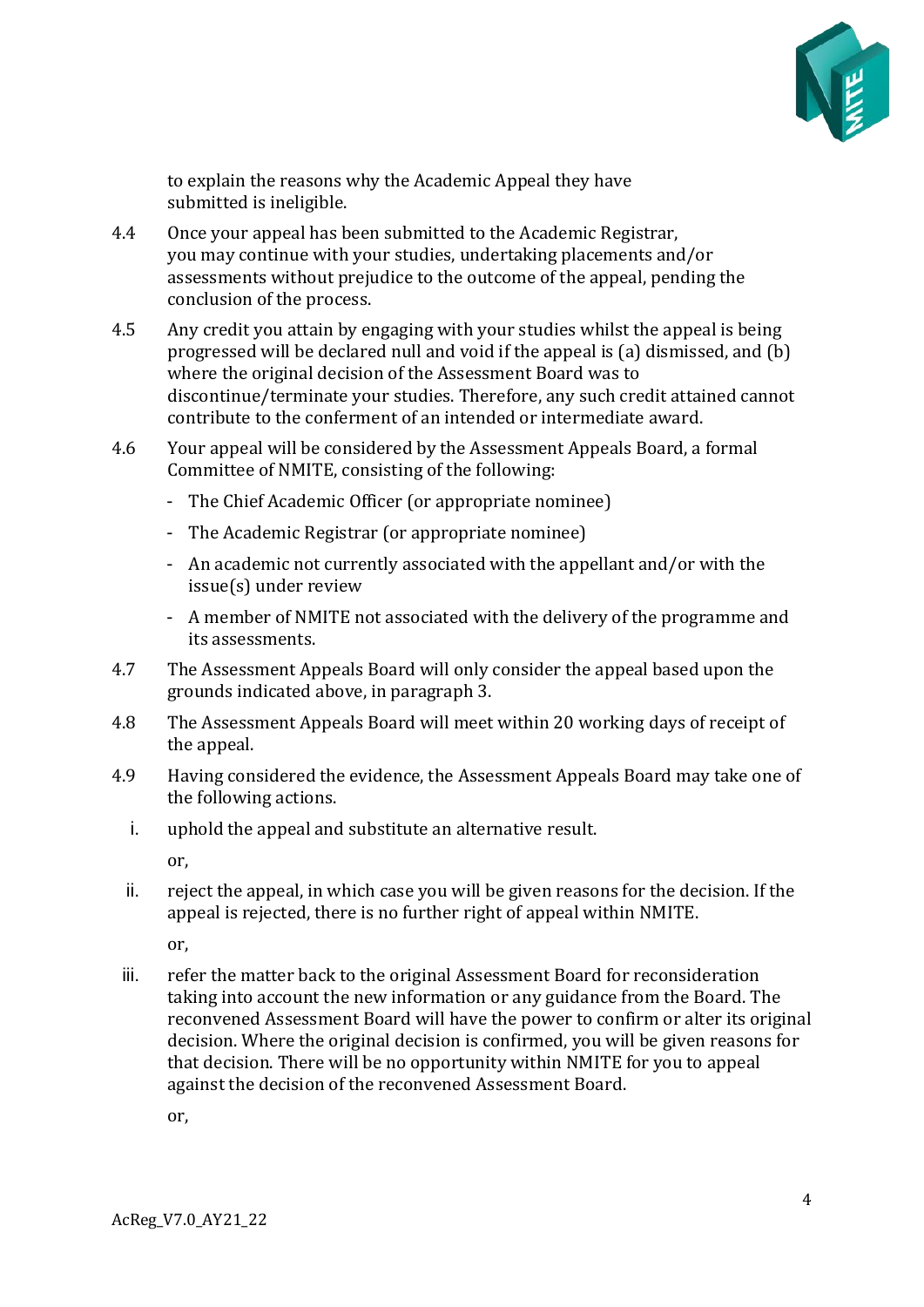

iv. revoke the original decision of the Assessment Board and, as appropriate, require that you be provided with a further opportunity to satisfy the requirements for continuation on the programme or element of the programme.

## <span id="page-4-0"></span>**5. Communicating the decision of the Assessment Appeals Board**

- 5.1 You will be notified in writing of the Board's decision to uphold or reject an appeal within 5 working days of the Board meeting and will be issued with a Completion of Procedures letter.
- 5.2 In the event that the appeal is upheld, the decision of the Assessment Appeals Board will be communicated to the relevant Assessment Board and Registry and your student record amended accordingly.
- 5.3 In the event that the appeal is rejected, both the relevant Assessment Board and Registry will be informed but no further action taken.

#### <span id="page-4-1"></span>**6. Completion of Procedures, The Open University, and the Office of the Independent Adjudicator (OIA)**

- 6.1 Normally the decision of the Assessments Appeals Board is final and there is no further internal process for hearing academic appeals, and you will be issued with an NMITE Completion of Procedures Letter.
- 6.2 The written outcome of the Board will also include details of any further right of appeal available to you if you remain dissatisfied with the final outcome of NMITE's procedures. This will include, where applicable, the right to appeal to The Open University.
- 6.3 There shall be a final right of appeal to The Open University (as NMITE's validating partner) against a decision of an Assessment Board only if all of the following are true:
	- i. Your appeal is against NMITE's Assessment Appeals Board and the decision related to one or more of the following:
		- your final award
		- your progression from one stage or level of the programme to the next
		- assessment on the programme
		- you can demonstrate that you have exhausted all appropriate internal procedures open to you at NMITE

and,

- ii. you have grounds to believe that NMITE's internal procedures and regulations for dealing with Academic Appeals were not interpreted or implemented correctly or fairly.
- 6.4 The procedure for appealing to The Open University is set out in The Open University Handbook for Validated Awards.